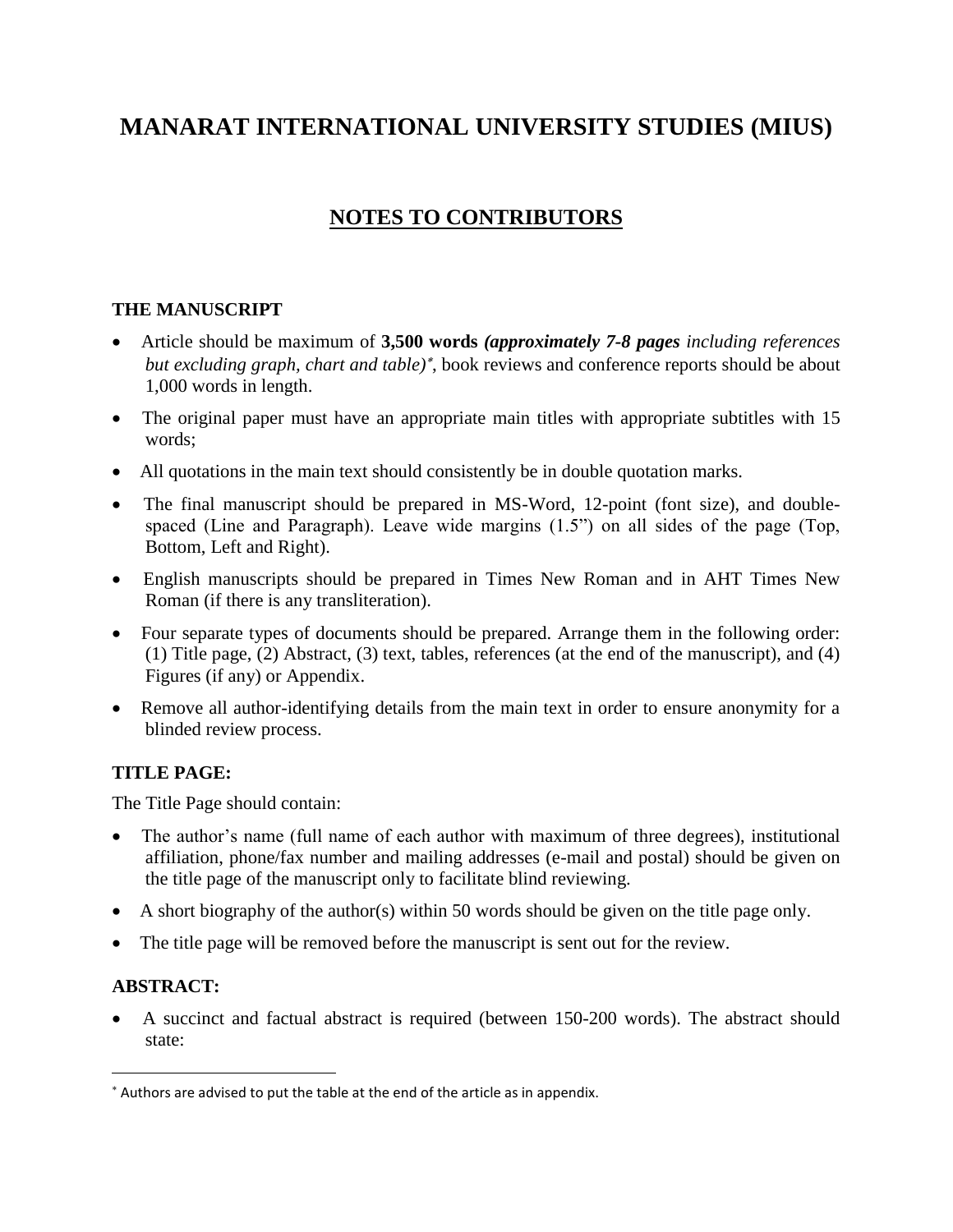- (i.) **the purpose of the research**,
- (ii.) **the method(s) used**,
- (iii.) **the major results obtained**, and
- (iv.) **key conclusions.**
- The abstract should be followed by a maximum of **5 keywords** in the article.
- Please note that Book Reviews, Conference/Seminar reports, research notes do not require an Abstract.

#### **http://www.idosi.org/mejsr/mejsr23%281%2915/8.pdf**

#### **THE TEXT:**

#### *References Citations*

In-text citations, author-date-page number system is highly recommended. The followings are the examples:

#### *Author Citation:*

- Single author:
- (i) Banu (1991) asserted that …. and

(ii) …found in South African snakes (Edwards, 2002).

 When material is quoted verbatim, the page number must be included. Examples are as follows:

(i). Aminuddin (1985: 120) mentioned that "acquisition is best in an immersion programme." and

(ii.) One assumption is that "…grammatical shifts do not occur in literary texts arbitrarily" (Johns, 2002: 23) and should "not be treated lightly" (Kazmi, 2003: 10-11).

 If a work has two authors, always cite both names every time the work is referred to in the text.

e.g., Rollen and Osmond (1983) have given a detailed explanation on the crowding-out effect in their paper entitled….

 If a work has three to five authors, cite all authors the first time the reference occurs; in subsequent citations, include only the name of the first author followed by "et al." And the year whenever the work is cited (in the reference list, however, all names must be given). For instance:

(i). *First text citation*: Wudak, Howard, Rosenthal, Gertman and Lock (1994) found…and

(ii.) *Subsequent citations*: Wudak et al., (1994) in their study….

 Page numbers should be provided when specific arguments or findings of authors are paraphrased, summarized, or directly quoted.